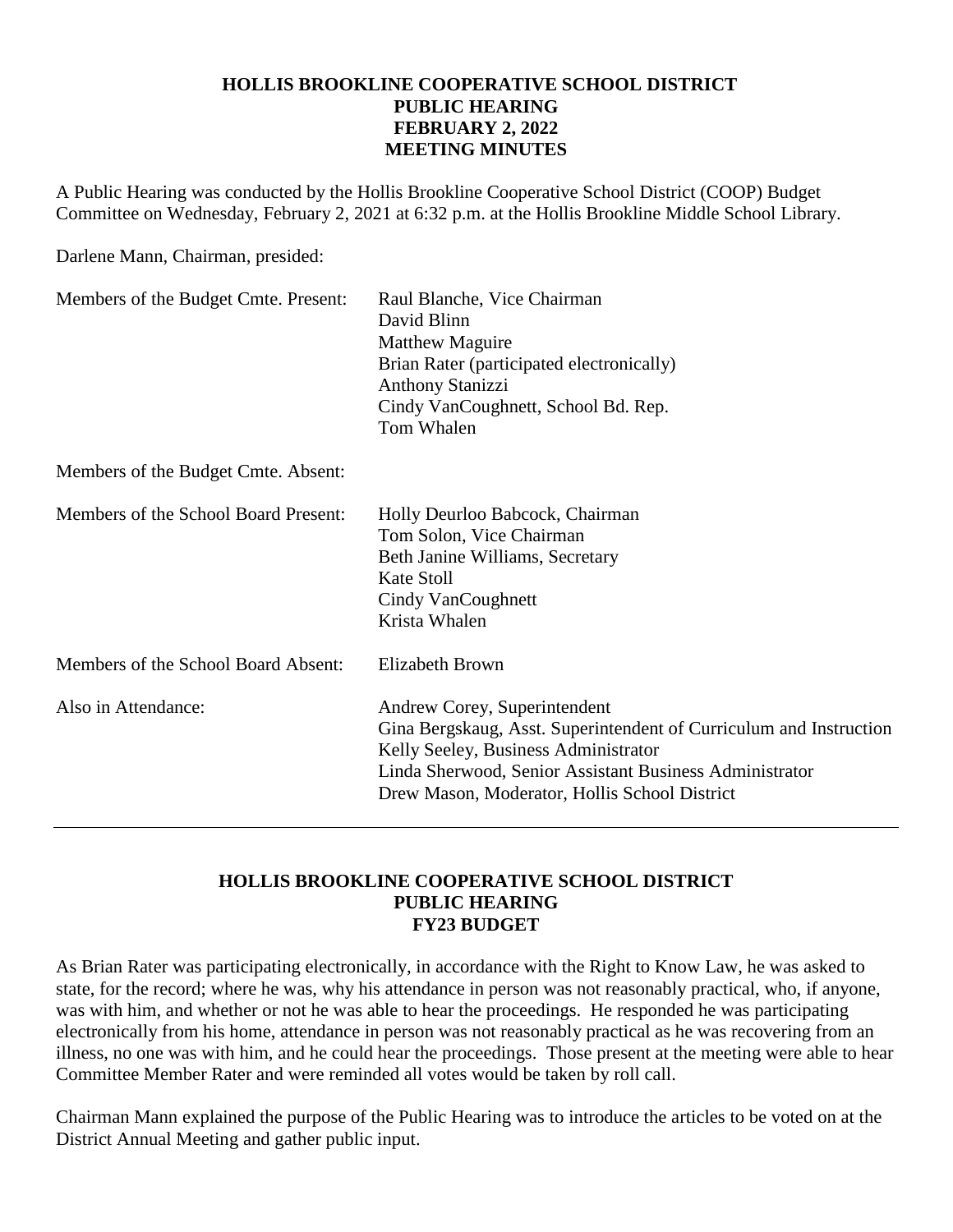A brief synopsis of the Warrant Articles was provided.

## **Article 2**

To see if the school district will vote to approve the cost items for the second year of a three-year collective bargaining agreement reached between the Hollis Brookline Cooperative School Board and the Hollis Education Support Staff Association for the 2021-22, 2022-23 and 2023-24 school years, which calls for the following increases in support staff salaries and benefits at the current staffing levels:

| <b>Fiscal Year</b> | <b>Estimated Increase</b> |
|--------------------|---------------------------|
| 2022-23            | \$88,523                  |

and further to raise and appropriate a sum of **\$88,523** for the second fiscal year (2022-23 school year), such sum representing the additional costs attributable to the increase in support staff salaries and benefits required by the new agreement over those that would be paid at current staffing levels.

Estimated tax impact: Hollis \$0.03/\$1,000 and Brookline \$0.06/\$1,000

School Board Member Whalen stated this year the estimated increase is less than the increase in FY22. Last year the contract cost included a shift in the category for all custodial staff. Year 2 of the contract represents a step plus 2% increase. Those off-step will receive a 2.5% increase. The health insurance will be the same as it was last year; \$50 annual increase to the cap for a single and two-person plan and a \$25 increase for a family plan. The wage impact is \$70,523 and the insurance increase \$18,000.

## *Chairman Mann opened the floor for public comment at 6:35 p.m.*

## *The public comment period was closed at 6:36 p.m.*

## **Article 3**

To see if the school district will vote to raise and appropriate a sum of **\$25,278,502** for the support of schools, for the payment of salaries for the school district officials and agents and for the payment of statutory obligations of the district. This appropriation does not include appropriations voted in other warrant articles.

Estimated tax impact: Hollis \$7.50/\$1,000 and Brookline \$11.28/\$1,000

The operating budget represents an increase from the current year's budget of \$772,744 or 3.2%. New item requests include FTE changes, maintenance/safety items, technology, academics, and athletics.

FTE changes include expanded hours for some staff, adding a social worker, and introducing shared positions either within the COOP or across the district (SAU directed food service substitute and SAU directed instructional substitute). Hours will be extended for paraprofessionals as students move from the middle to high school. Additional hours for the ESOL position to comply with State requirements. Maintenance/safety items run across the district and involve everything from paving and interior upgrades to doors and windows, replacement lighting at the middle school, and addition of bollards. From a technology perspective, being sought is the purchase of staff laptops, change and upgrade projectors, and wireless access points. From an academic perspective, various classroom resources across both schools that support languages, history, and other subject areas. In athletics, being sought are additions to wrestling and volleyball equipment.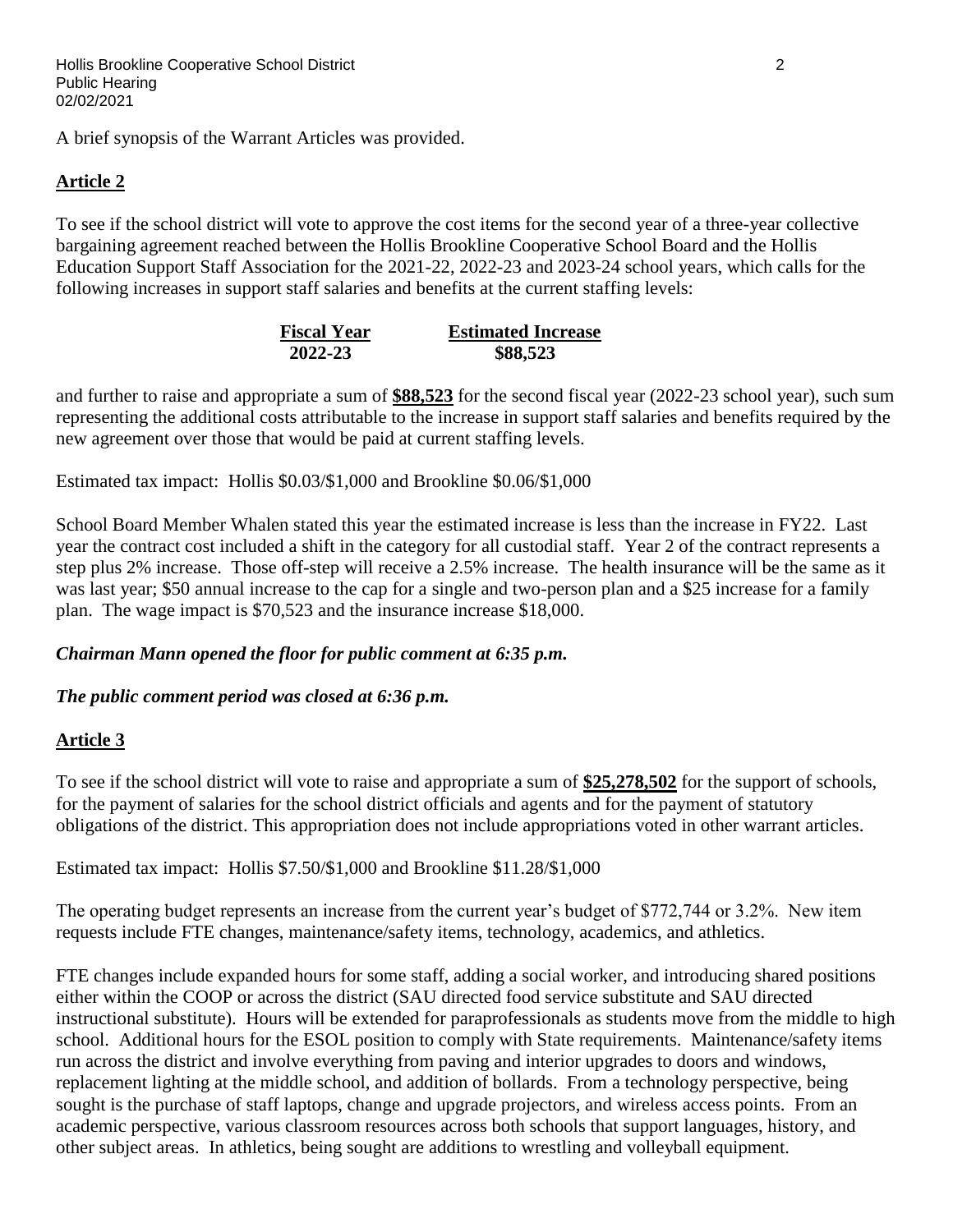Hollis Brookline Cooperative School District 3 Public Hearing 02/02/2021

Major increases include regular salaries (\$172,975 or 2.9%); contracted increases related to the HEA professional staff contract approved last year, Student Services (\$147,943 or 2.8%); includes programming changes necessary for students and some savings for special education transportation, retirement (\$179,725 or 8.2%); increases in payments to the New Hampshire Retirement System in addition to retirement benefits being paid out to retiring staff, and new items (\$633,235).

Major decreases include health benefits (\$55,035 or 2.5% reduction); the Guaranteed Maximum Rate (GMR) of increase is reduced from FY22 along with a change to healthcare benefits taken by staff, replacement computer equipment (\$168,180 or 68.6% decrease); phasing of major computer upgrades was able to be completed with some of the funds remaining at the end of last year, Principal's office (\$19,983 or 5.5% reduction); savings in copier leases at the HBHS (own copiers), and regular education equipment (\$11,710 or 31.5% reduction).

## *Chairman Mann opened the floor for public comment at 6:42 p.m.*

## *The public comment period was closed at 6:43 p.m.*

## **Article 4**

Shall the District vote to raise and appropriate the sum of **\$1,070,947** as the Hollis Brookline Cooperative School District's portion of the SAU budget of \$2,107,176 for the forthcoming fiscal year? This year's adjusted budget of \$2,018,210 with \$1,025,645 assigned to the school budget of this school district will be adopted if the article does not receive a majority vote of all the school district voters voting in this school administrative unit.

Estimated tax impact: Hollis \$0.42/\$1,000 and Brookline \$0.68/\$1,000

Board Member Whalen stated the proposed budget (\$2,107,176) represents an increase (\$149,919 or 7.7%) over the current year's budget. Of that, \$70,192 is related to salaries; proposed new position of Compliance and Communications Specialist (\$45,000), Board approved salary adjustments (\$16,000); to allow the ability to adjust salaries, as needed, based on comparisons found in local districts, and a 3.0% increase for all staff. In the area of benefits/healthcare, the \$64,042 increase represents benefits for the new position (\$32,555), health insurance GMR of 3.9%, and membership changes. Equipment and software increase of \$5,025 includes \$3,700 for 4 desktops and 1 laptop.

Addressing the proposed Compliance and Communications Specialist position, Board Member Whalen spoke of the increasing demands for compliance documentation and other communication matters absorbing a significant amount of time of senior district leadership and cutting into the time needed to carry out their primary functions. The goal of the position is to generate compliance documentation and aid the Superintendent and Assistant Superintendent in conveying information regarding the district to the Department of Education, School Boards, school community and public.

## *Chairman Mann opened the floor for public comment at 6:45 p.m.*

*The public comment period was closed at 6:46 p.m.*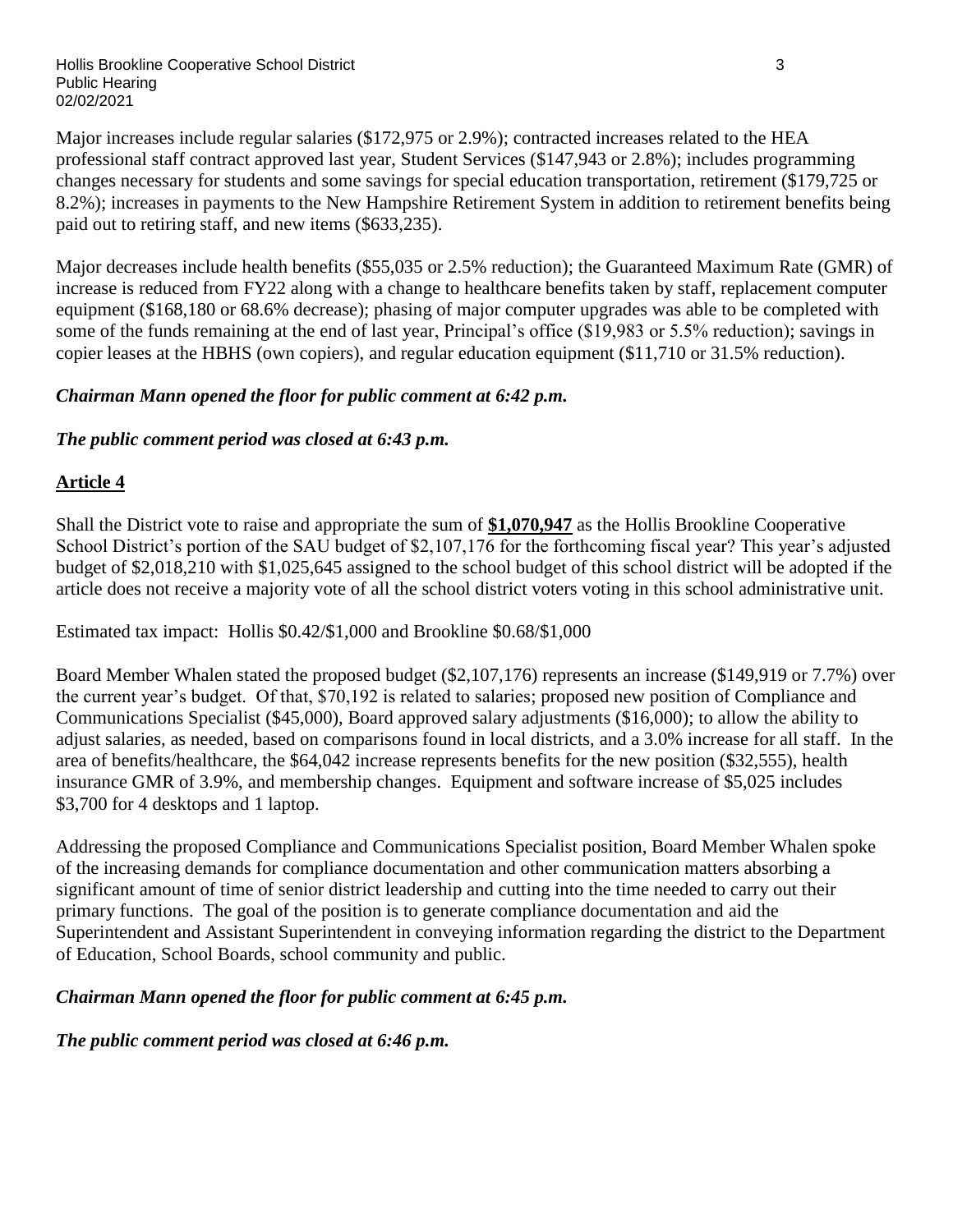## **Article 5**

To see if the school district will vote to raise and appropriate up to the sum of **\$200,000** to be added to the previously established School Building and Facilities Maintenance Expendable Trust Fund. The sum to come from the Hollis Brookline Cooperative School District's June 30, 2022 unassigned fund balance, available on July 1, 2022.

As the trust would be funded through unassigned fund balance, which would otherwise be returned to the tax base, the estimated tax impact represents a savings amount taxpayers would forego; \$0.08/\$1,000 for Hollis and \$0.13/\$1,000 for Brookline.

The fund currently has a balance of \$99,625. Proposed funding is \$200,000. Anticipated expenditures include Phase 7 of the HBHS roof (\$70,000), Phase 2 of the HBHS road paving (\$70,000), and the HBMS HVAC (\$60,000). The ending balance would be \$99,625.

#### *Chairman Mann opened the floor for public comment at 6:47 p.m.*

#### *The public comment period was closed at 6:48 p.m.*

#### **Article 6**

To see if the Hollis Brookline Cooperative School District will vote to raise and appropriate up to the sum of **\$25,000** to come from the June 30, 2022 unassigned fund balance available for transfer on July 1, 2022 to be added to the previously established Special Education Expendable Trust Fund. No amount to be raised from taxation.

As the trust would be funded through unassigned fund balance, which would otherwise be returned to the tax base, the estimated tax impact represents a savings taxpayers would forego; \$0.01/\$1,000 for Hollis and \$0.02/\$1,000 for Brookline.

The \$25,000 allocation would be added to the existing balance in the fund (\$200,000).

#### *Chairman Mann opened the floor for public comment at 6:48 p.m.*

#### *The public comment period was closed at 6:49 p.m.*

**Article 7 –** Petition Warrant Article

Shall we adopt the provisions of RSA 40:13 (known as SB 2) to allow official ballot voting on all issues before the Hollis Brookline Cooperative School District on the second Tuesday of March?

#### **Article 8** - Petition Warrant Article

Shall the Hollis Brookline Cooperative School District rescind authorization under RSA 198:4-b II so that the Hollis Brookline Cooperative School District returns 100% of year-end unassigned general funds to the taxpayers?

## *Chairman Mann opened the floor for public comment at 6:49 p.m.*